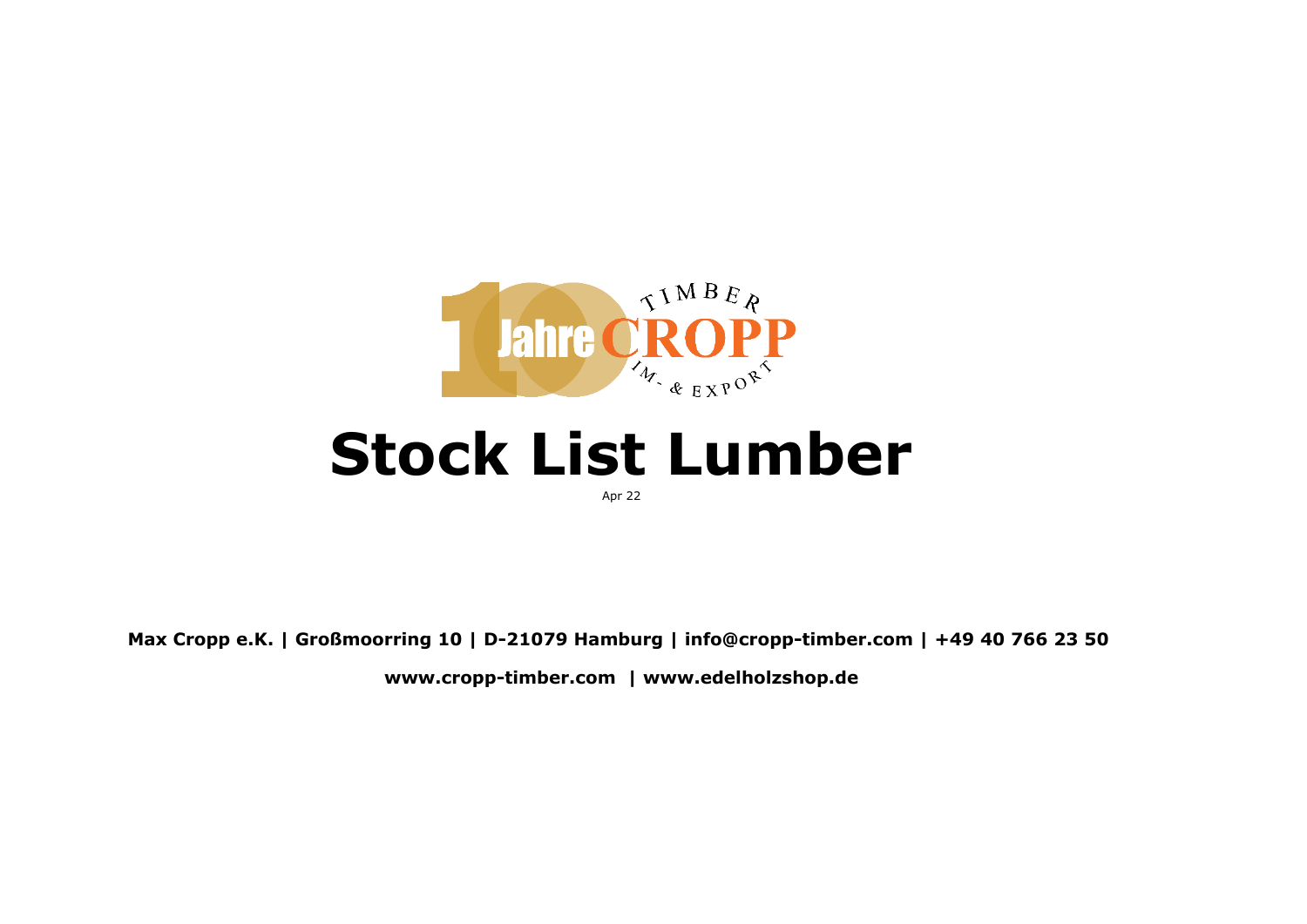

## **Max Cropp e.K. | Großmoorring 10 | D-21079 Hamburg | info@cropp-timber.com | +49 40 766 23 50**

| Name (EN)                   | Bot. Name                                  | cbm<br>26 mm   | cbm<br>35 mm   | cbm<br>40 mm | cbm<br>52 mm   | cbm<br>65 mm   | cbm<br>80 mm   | cbm<br>$100mm (+)$ | Kanteln/<br>Cants         | Drechsel/<br><b>Turnings</b> | <b>Flitches</b> | AD/KD     |
|-----------------------------|--------------------------------------------|----------------|----------------|--------------|----------------|----------------|----------------|--------------------|---------------------------|------------------------------|-----------------|-----------|
| African Blackwood           | Dalbergia melanoxylon                      |                |                |              |                |                |                |                    | $\mathsf{X}$              | $\mathsf{X}$                 | $\mathsf{X}$    | <b>AD</b> |
| Afrormosia                  | Pericopsis elata                           |                | $\overline{2}$ |              |                |                |                |                    |                           |                              |                 | KD        |
| Afzelia                     | Afzelia xylocarpa                          |                |                |              | $\overline{2}$ |                | $\overline{3}$ |                    |                           | $\mathsf{X}$                 |                 | AD        |
| Alder                       | Alnus glutinosa                            | 2              | $\overline{4}$ |              | $\overline{2}$ |                |                |                    |                           | $\times$                     |                 | <b>KD</b> |
| Amarillo                    | Euxylophora paraensis                      |                |                |              |                |                |                |                    | $\times$                  |                              |                 | AD        |
| Amboina - Burl              | Pterocarpus indicus                        |                |                |              |                |                |                |                    |                           |                              |                 | AD        |
| Amouk                       | Detarium macrocarpum, Detarium senegalense |                |                |              |                |                | $\overline{2}$ |                    |                           |                              |                 | KD        |
| Anegré                      | Aningeria robusta                          |                |                |              |                |                |                |                    |                           | $\times$                     |                 | <b>KD</b> |
| Anegré - Figured            | Aningeria robusta                          |                |                |              |                |                |                |                    |                           |                              |                 | <b>KD</b> |
| Apple                       | Malus spp.                                 | 1              | $\overline{2}$ |              | 1              |                |                |                    |                           | $\mathsf{X}$                 |                 | AD        |
| Ash, americ.                | Fraxinus americana                         | $\mathbf{1}$   |                |              |                |                |                |                    |                           |                              |                 | <b>KD</b> |
| Ash, europ.                 | Fraxinus excelsior                         | $\mathbf{1}$   | 6              | $\mathbf{1}$ | 50             | 21             | 5              |                    |                           | $\mathsf{X}$                 |                 | <b>KD</b> |
| Ash, europ. - Burl          | Fraxinus excelsior                         |                |                |              | 6              | 5              |                |                    |                           | X                            |                 | <b>KD</b> |
| Ash, europ. - Fiddleback    | Fraxinus excelsior                         | 5              |                |              | 32             | 3              | $\overline{2}$ |                    |                           | $\pmb{\times}$               |                 | KD        |
| Ash, europ. - with heart    | raxinus excelsior                          | $\mathbf{1}$   |                |              | $\overline{3}$ | $\overline{2}$ |                |                    |                           | $\mathsf{X}$                 |                 | <b>KD</b> |
| <b>Balsa</b>                | Ochroma lagopus                            |                |                |              |                |                |                |                    |                           |                              |                 | KD        |
| Beech - spalted             | Fagus sylvatica                            |                |                | 3            | 6              | $\overline{2}$ |                |                    |                           | $\mathsf{X}$                 |                 | $AD+KD$   |
| Beech - unsteamed           | Fagus sylvatica                            |                |                |              | $\overline{2}$ |                |                |                    |                           |                              |                 | <b>KD</b> |
| Beech with heart            | Fagus sylvatica                            |                |                |              | $\mathbf{1}$   | $\overline{4}$ |                |                    |                           |                              |                 | <b>KD</b> |
| <b>Birch</b>                | Betula spp.                                |                | 3              |              | 6              |                |                |                    |                           |                              |                 | <b>KD</b> |
| Birch - African Birch       | Anogeissus leiocarpa                       |                |                |              |                |                |                |                    |                           | $\mathsf{X}$                 |                 | <b>AD</b> |
| Birch - IceBirch            | Betula spp.                                |                | $\mathbf{1}$   |              | 2              |                |                |                    |                           |                              |                 | <b>KD</b> |
| Birch - MasurBirch          | Betula spp.                                |                |                | $\mathbf{1}$ | 1              |                |                |                    |                           | $\mathsf{X}$                 |                 | <b>KD</b> |
| <b>Black Limba</b>          | Terminalia superba                         |                |                |              | 47             |                |                |                    |                           | X                            |                 | KD        |
| Bloodwood                   | Brosimum paraense                          | $\overline{2}$ |                |              |                |                |                |                    |                           |                              |                 | AD        |
| <b>Bocote</b>               | Cordia eleagnoides                         | 1              |                |              |                |                |                |                    | $\boldsymbol{\mathsf{X}}$ | $\times$                     |                 | AD        |
| Boxwood - Castello Boxwood  | Calycophyllum multiflorum                  |                |                |              | 10             | 11             |                |                    | $\mathsf{X}$              |                              |                 | AD        |
| Brazilian Tulipwood         | Dalbergia decipularis/- frutescens         |                |                |              |                |                |                |                    | $\times$                  | $\times$                     | $\times$        | AD        |
| <b>Briar</b>                | Erica arborea                              |                |                |              |                |                |                |                    |                           | $\times$                     |                 | <b>AD</b> |
| <b>Bubinga</b>              | Guibourtia demeusei/- tessmannii           |                |                |              | 5              | $\overline{1}$ | $\overline{2}$ | 21                 | $\times$                  | X                            |                 | KD        |
| <b>Buckeye - Burl</b>       | Aesculus californica                       |                |                |              |                |                |                |                    |                           | $\mathsf{X}$                 |                 | <b>KD</b> |
| <b>Bulnesia</b>             | Bulnesia sarmientoi                        |                |                |              |                |                |                |                    | $\boldsymbol{\mathsf{X}}$ |                              |                 | AD        |
| Caesalpinea - Burl          | Delonix regia                              |                |                |              |                |                |                |                    |                           | $\mathsf{X}$                 |                 | AD        |
| Camphor - Burl              | Cinnamomum camphora                        |                |                |              |                |                |                |                    |                           | X                            |                 | AD        |
| Caniste - Burl              | Pouteria campechiana                       |                |                |              |                |                |                |                    |                           | $\mathsf{X}$                 |                 | AD        |
| Cedar, Florida Cedar        | Juniperus virginiana                       |                |                |              | 8              |                |                |                    |                           | X                            |                 | KD        |
| Cedar, Lebanon Cedar        | Cedrus libani/- atlantica                  | $\mathbf{1}$   |                |              | $6\phantom{a}$ | 14             | 17             | $\overline{7}$     |                           | $\mathsf{X}$                 |                 | <b>KD</b> |
| Cedar, Spanish/Brasil Cedar | Cedrela odorata                            | 5              |                |              | 11             | 10             |                |                    |                           | X                            |                 | <b>KD</b> |
| Chechen - Burl              | Metopium brownei                           |                |                |              | $\mathbf{1}$   |                |                |                    |                           | $\mathsf{X}$                 |                 | <b>AD</b> |
| Cherry, Black               | Prunus serotina                            |                |                |              | $\mathbf{1}$   |                |                |                    | X                         | X                            |                 | <b>KD</b> |
| Cherry, Black - Fiddleback  | Prunus serotina                            |                | $\overline{1}$ |              | $\overline{2}$ | $\overline{2}$ |                |                    |                           |                              |                 | <b>KD</b> |
| Cherry, europ.              | Prunus avium                               | $\overline{4}$ | 10             | $\mathbf{1}$ | 26             | 3              |                |                    |                           | X                            |                 | <b>KD</b> |
| Chestnut                    | Castanea sativa                            | $\overline{1}$ | 6              |              | 14             | 3              |                |                    |                           | $\mathsf{X}$                 |                 | <b>KD</b> |
| Chestnut, Horse-Chestnut    | Aesculus sp.                               |                |                |              | $\mathbf{1}$   |                |                |                    |                           |                              |                 | KD        |
| Cocobolo Rosewood           | Dalbergia tucurensis/- retusa              |                |                |              |                |                |                |                    | $\mathsf{X}$              | $\mathsf{X}$                 | $\mathsf{X}$    | <b>AD</b> |
| Cocus                       | Brya ebenus                                |                |                |              |                |                |                |                    | $\pmb{\times}$            |                              |                 | <b>AD</b> |
| <b>Curupay Negro</b>        | Anadenanthera colubrina                    | $\overline{1}$ |                |              | 9              |                |                |                    | $\mathsf{X}$              | $\mathsf{X}$                 |                 | <b>KD</b> |
| Desert Ironwood             | Olneya tesota                              |                |                |              |                |                |                |                    |                           | $\times$                     |                 | AD        |
| Douglas fir                 | Pseudotsuga menziesii                      | 5              | $\overline{4}$ |              | $\mathbf{1}$   | 16             |                |                    |                           |                              |                 | <b>KD</b> |
|                             |                                            |                |                |              |                |                |                |                    |                           |                              |                 |           |

April 2022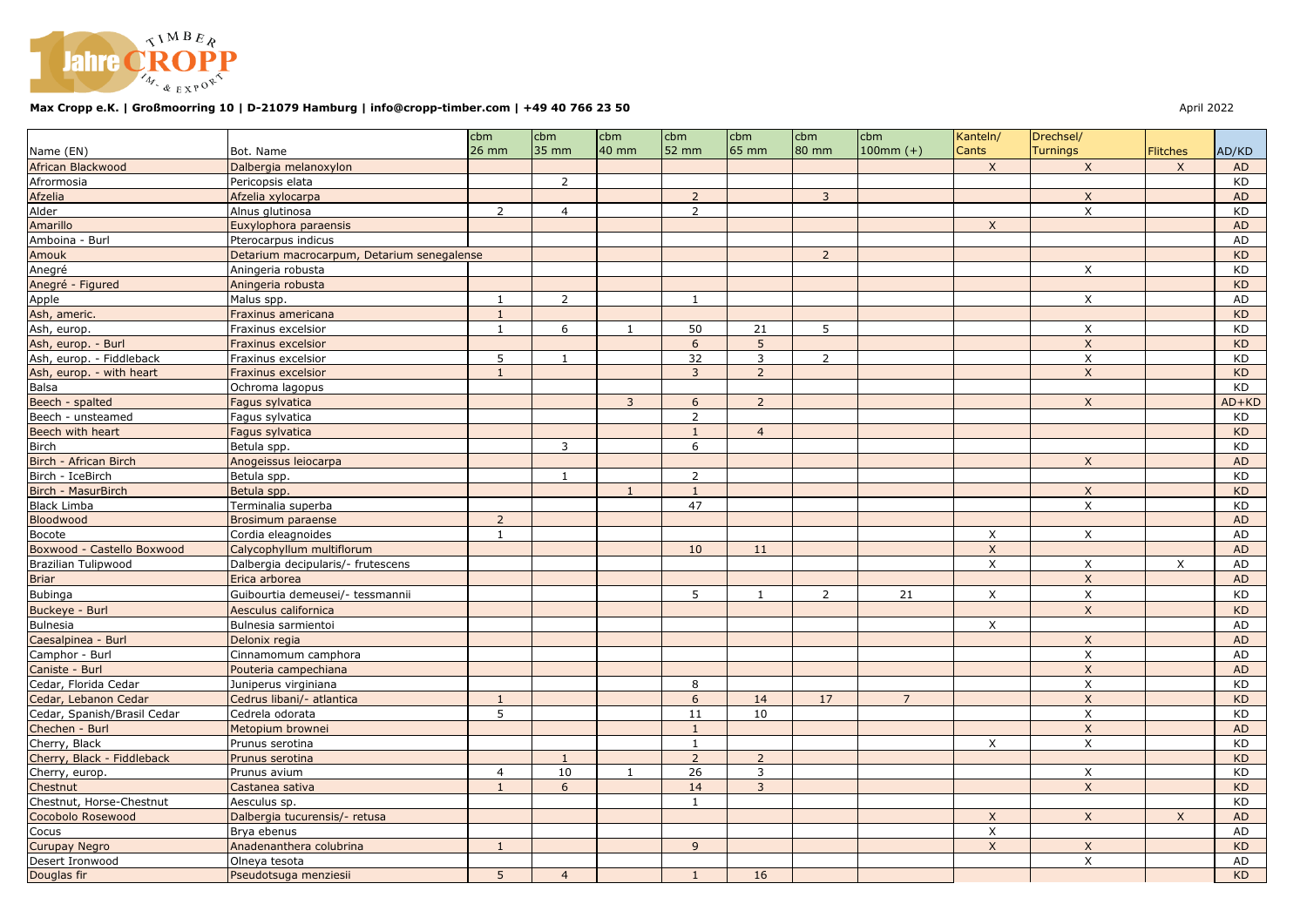|                                |                                          | cbm            | cbm            | cbm          | cbm            | cbm             | cbm            | cbm         | Kanteln/     | Drechsel/                 |                 |           |
|--------------------------------|------------------------------------------|----------------|----------------|--------------|----------------|-----------------|----------------|-------------|--------------|---------------------------|-----------------|-----------|
| Name (EN)                      | Bot. Name                                | 26 mm          | 35 mm          | 40 mm        | <b>52 mm</b>   | $65 \text{ mm}$ | 80 mm          | $100mm (+)$ | <b>Cants</b> | <b>Turnings</b>           | <b>Flitches</b> | AD/KD     |
| <b>Douka</b>                   | Tieghemella heckelii                     | $\overline{2}$ |                |              | 1              |                 |                |             |              |                           |                 | <b>KD</b> |
| East Indian Rosewood           | Dalbergia latifolia                      |                |                |              |                | 1               | 1              |             | X            | $\times$                  |                 | AD        |
| Ebiara                         | Berlinia spp.                            |                |                |              |                |                 |                |             |              | $\mathsf{X}$              |                 | <b>KD</b> |
| Ebony                          | Diospyros crassiflora                    |                |                | $\mathbf{1}$ | 5              |                 |                |             | X            | X                         | X               | AD        |
| Ebony - Macassar Ebony         | Diospyros celebica                       | $\overline{2}$ |                |              | $\overline{2}$ |                 |                |             | $\mathsf{X}$ | $\mathsf{X}$              | $\times$        | <b>AD</b> |
| Ebony - Royal White Ebony      | Diospyros malabarica                     |                |                |              |                |                 |                |             | X            | X                         | $\mathsf{X}$    | AD        |
| Elm                            | Ulmus spp.                               | $\overline{2}$ | 8              |              | 39             | $\overline{7}$  |                |             |              | $\mathsf X$               |                 | <b>KD</b> |
| Elm - Bog                      | Ulmus spp.                               |                |                |              |                |                 |                |             |              | $\times$                  |                 | AD        |
| Elm - Burl                     | Ulmus spp.                               |                |                |              |                |                 |                |             |              | $\mathsf{X}$              |                 | <b>AD</b> |
| European Planetree             | Platanus spp.                            |                |                |              | 15             | 3               | -1             |             |              | $\boldsymbol{\mathsf{X}}$ |                 | KD.       |
| Flexuosa - Burl                | Agonis flexuosa                          |                |                |              |                |                 |                |             |              | $\mathsf{X}$              |                 | <b>AD</b> |
| Gleditschie                    | Euphorbia milii                          |                |                |              |                |                 |                |             |              | X                         |                 | AD        |
| Golden Madrone - Burl          | Olearia agrophylla                       |                |                |              |                |                 |                |             |              | $\mathsf X$               |                 | <b>AD</b> |
| Golden Rain                    | Laburnum                                 |                |                |              |                |                 |                |             |              | $\boldsymbol{\mathsf{X}}$ |                 | AD        |
| Goldfield - Burl               | Eucaliptus diversicolor                  |                |                |              |                |                 |                |             |              | $\mathsf{X}$              |                 | <b>AD</b> |
| Grasstree                      | Xanthorrhoea spp.                        |                |                |              |                |                 |                |             |              | X                         |                 | AD        |
| Hickory                        | Carya tomentosa                          |                |                |              |                |                 |                |             |              | $\mathsf X$               |                 | <b>KD</b> |
| Honduras Rosewood              | Dalbergia stevensonii                    | 6              | $\overline{2}$ |              | 5              |                 |                |             | X            | $\boldsymbol{\mathsf{X}}$ | X               | AD        |
| Hornbeam                       | Carpinus betulus                         |                |                |              | $\mathbf{1}$   | $\overline{2}$  |                |             |              |                           |                 | <b>AD</b> |
| Iroko                          | Milicia excelsa                          |                |                |              | 9              | 5               |                |             |              | X                         |                 | KD.       |
| Jackfruit - Burl               | Artocarpus heterophyllus                 |                |                |              |                |                 |                |             |              | $\mathsf{X}$              |                 | <b>AD</b> |
| Jarrah - Burl                  | Eucaliptus marginata                     |                |                |              |                |                 |                |             |              | X                         |                 | AD        |
| Jatoba                         | Hymenaea courbaril                       |                |                |              | 5              |                 | 6              |             |              |                           |                 | <b>AD</b> |
| Juniperus europ.               | Juniperus L.                             |                | -1             |              | $\mathbf{1}$   | 1               |                |             |              | $\times$                  |                 | KD.       |
| Katalox                        | Swartzia cubensis                        |                |                |              |                |                 |                |             | $\mathsf X$  | $\mathsf{X}$              |                 | <b>AD</b> |
| Kenthao Ironwood - Burl        | Schoutenia ovata                         |                |                |              |                |                 |                |             |              | X                         |                 | AD        |
| Kingwood                       | Dalbergia cearensis                      |                |                |              |                |                 |                |             | X            | $\mathsf{X}$              | $\times$        | <b>AD</b> |
| Lacewood Brasil                | Roupala montana                          |                |                |              |                |                 |                |             |              | $\times$                  |                 | KD        |
| Lagerströmia - Burl            | Lagerströmia sp.                         |                |                |              |                |                 |                |             |              | $\mathsf{X}$              |                 | <b>AD</b> |
| Larch                          |                                          | $\overline{1}$ | $\mathbf{1}$   |              | 3              |                 |                |             |              |                           |                 | KD.       |
| Laurel - Burl                  | Larix spp.<br>Laurelia sempervirens      |                |                |              |                |                 |                |             |              | $\mathsf{X}$              |                 | AD        |
| Lignum Vitae                   | Guaiacum sanctum/- coulteri/- officinale |                |                |              |                |                 |                |             |              |                           |                 | AD        |
|                                |                                          |                |                |              |                |                 |                |             |              |                           |                 | <b>AD</b> |
| Lignum Vitae - logs            | Guaiacum sanctum/- coulteri/- officinale |                |                |              | 17             | $\overline{2}$  | 15             | 15          |              |                           |                 | AD        |
| Lime                           | Tilia vulgaris/- platyphyllos            |                |                |              |                |                 |                |             |              | $\times$                  |                 |           |
| Madrone - Burl                 | Arbutus menziesii                        |                |                |              |                |                 |                |             |              | $\mathsf{X}$              |                 | <b>AD</b> |
| Mahogany, Khaya                | Khaya ivorensis                          |                |                |              |                |                 |                |             |              |                           |                 | KD.       |
| Mahogany, Sapeli               | Entandophragma cylindricum               |                |                |              | $\overline{4}$ | $\overline{2}$  | $\overline{2}$ |             |              | $\boldsymbol{\mathsf{X}}$ |                 | <b>KD</b> |
| Mahogany, Sapeli - Pommele     | Entandophragma cylindricum               |                |                |              | 5              |                 |                |             |              | X                         |                 | KD        |
| Mahogany, Sipo                 | Entandophragma utile                     |                |                |              | 5              |                 |                |             |              |                           |                 | <b>KD</b> |
| Mahogany, Swietenia            | Swietenia macrophylla                    |                |                |              |                |                 | -1             |             |              | X                         |                 | KD        |
| Maple - Burl                   | Acer pseudoplatanus                      |                |                |              | $\mathbf{1}$   | $\mathbf{1}$    |                |             |              | $\mathsf{X}$              |                 | <b>KD</b> |
| Maple - Hardmaple              | Acer saccharum                           |                |                |              |                |                 |                |             |              |                           |                 | KD        |
| Maple - Softmaple              | Acer macrophyllum                        |                |                |              | $\overline{4}$ |                 |                |             |              | $\mathsf{X}$              |                 | KD.       |
| Maple - Softmaple - Fiddleback | Acer macrophyllum                        |                |                |              | $\mathsf{3}$   | 1               | $\mathbf{1}$   |             |              | $\mathsf X$               |                 | KD        |
| Maple - Softmaple - Quilted    | Acer macrophyllum                        |                |                |              |                |                 |                |             |              | $\mathsf{X}$              |                 | <b>KD</b> |
| Maple - Sugar Maple            | Acer platanoides                         |                |                |              | $\mathbf{1}$   | 5 <sub>1</sub>  |                |             |              |                           |                 | KD        |
| Maple - Sycamore               | Acer pseudoplatanus                      | 5              | $\mathbf{1}$   | $\mathbf{1}$ | 43             | 22              |                |             | $\mathsf X$  | $\mathsf{X}$              |                 | <b>KD</b> |
| Maple - Sycamore - Fiddleback  | Acer pseudoplatanus                      | $\overline{2}$ |                |              | 27             | 3               |                |             | X            | X                         |                 | KD        |
| Mara                           | Albizia lebbeck                          |                |                |              |                |                 |                |             |              |                           |                 | AD        |
| Marblewood                     | Zygia racemosa                           | $\overline{2}$ |                |              | $\mathbf{1}$   | 1               |                |             | X            | $\times$                  |                 | AD        |
| Moabi                          | Baillonelle toxisperma                   |                |                |              | $\mathbf{1}$   | $\mathbf{1}$    | $\mathbf{1}$   |             |              |                           |                 | <b>KD</b> |
| Moabi - Figured                | Baillonelle toxisperma                   |                |                |              | 3              |                 |                |             |              |                           |                 | KD        |
| Mopane                         | Colophospermum mopane                    |                |                |              |                |                 |                |             | $\mathsf{X}$ |                           |                 | AD        |
| Morado Rosewood                | Machaerium scleroxylum                   |                | 1              |              | $\mathbf{1}$   |                 |                | 1           | $\times$     | $\times$                  |                 | AD        |
| Movingui                       | Distemonathus benthamianus               |                |                |              |                |                 |                |             |              |                           |                 | <b>KD</b> |
| Mulberry                       | Morus nigra                              |                |                |              |                |                 |                |             |              |                           |                 | <b>KD</b> |